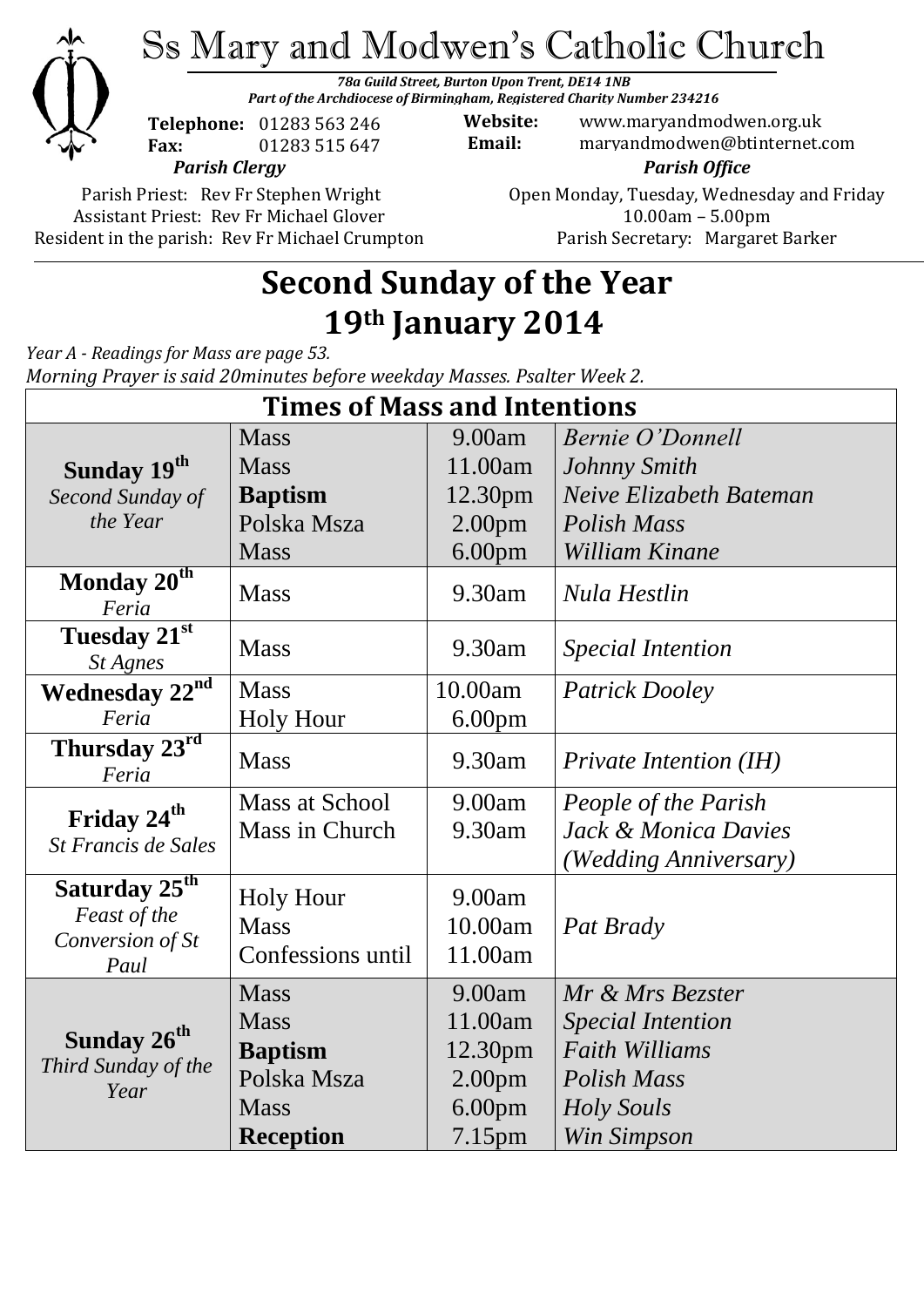### **Please pray for all the sick and housebound of the Parish:**

Kathleen Benson, David Hughes, Eileen Lee, Pat Bolton, Mary Burnside, David Hastilow, Maureen & Sidney Parker, Irene Hill, Olive Wilson, Eve Goode, Sarah Pursglove, Marjorie Staley, Marie Gibson, Martin Halligan, Martin Goddard, Merlin Joseph, Mary Hyde, Baby Katie, Betty Gould, Michael Wright, Tony Kerr-Delworth, Fr Bernard Shaughnessy, Mary Conway, Baby Tomasz Weedon, Kay Elizabeth Webster, Kirsty Freeman, Peter Hunt, Jonjo Finnegan, Michael Cobley, Russ Simpson, Brian Baldock, Joe & Marg Emery, Baby Niamh Rodriguez, Sylvia Breen, John Wain, Fr Rob Taylerson, Bob Holland, David Priest, Baby James Kersey, Baby Elsie Mae Freeman, Jean Jackson, Sr Mary Lobo, Anne Cope, Alastair Furness, Jim Riley, Damian Walsh, Arthur Walsh, Thomas McHugh, Pete & Sue Hughes, Cillie Doyle, Viv Saunders, Janet Stanley, Roz Fleetwood.

### **Lord Grant Eternal Rest to those who have died recently:**

Win Simpson who will be received into Church on Sunday 26<sup>th</sup> January at 7.15pm and whose Requiem Mass is on Monday  $27<sup>th</sup>$  January at 9.30pm.

**Offertory Collection:** £383.37 (non Gift Aid); £425.93(Gift Aid) Standing orders £460 (Gift Aid) thank you for your generosity.

Building & Development Fund – £391.29 Building & Development Fund running total: £36,922.46

This Weekend – Second Collection – Building & Development Fund Next Weekend – Second Collection – Building & Development Fund 2<sup>nd</sup> February – Retiring Collection – Pro-Life

### **For Next Sunday 26<sup>th</sup> January: -** Please Pray for the Priests **READERS and Seminarians of the Diocese:**

M Cain, R Yeomans, N Townsley **EUCHARISTIC MINISTERS** Sunday – Rev Fr Christopher Bester

J Emery, J Ward, G Taylor Monday – Rev Fr Mark Van Beeumen D Kiely, L Stuart Tuesday – Rev Fr Paul Burch J Mitcheson, C Bailey, T Joseph Wednesday – Rev Fr Simon Bishop

Bruna & Kath/Betty & Caroline/Sue & Su Friday - Rev Fr Michael Bonaccorsi **CASHIERS** Saturday – Rev Fr James Boner

## **CHURCH CLEANING**

Rosemary & Jane D

### **FLOWERS**

Jean & Margaret **PIETY SHOP**

Anne, Marion, 6pm on Request

**TEA & COFFEE** Thursday – Rev Fr Peter Blundell Collette & Sheila Sunday Next – Rev Fr Julian Booth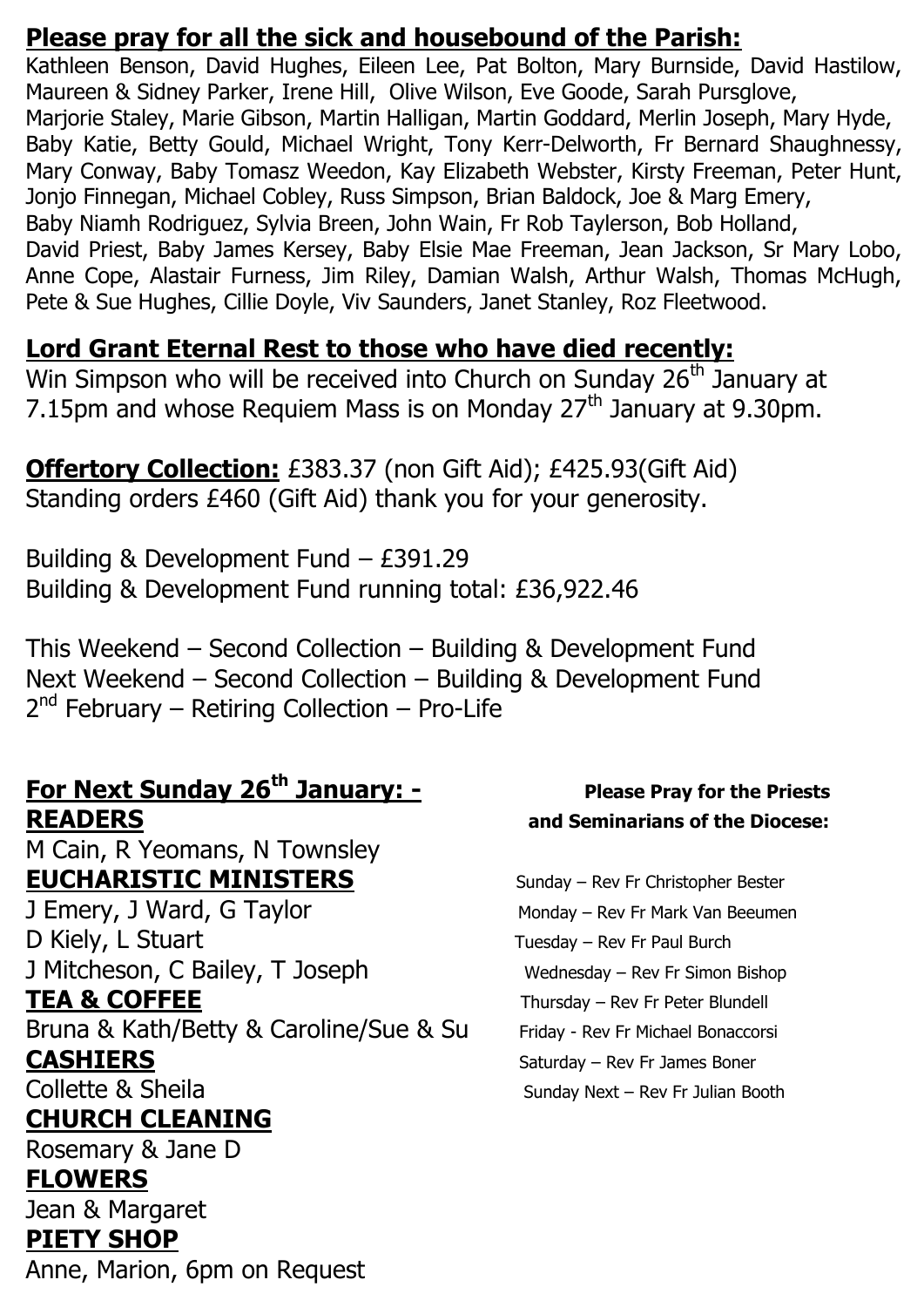**OCTAVE OF PRAYER FOR CHRISTIAN UNITY:** The days until the Feast of the Conversion of St Paul, on Saturday, are days of prayer for the unity of all Christians. We pray that we "may be one" as the Lord himself prayed to the Father.

**CARDINAL VINCENT NICHOLS:** Our prayerful congratulations to our former Archbishop, Vincent Nichols, who has been appointed a Cardinal by Pope Francis. May the Lord bless Cardinal Nichols in his additional responsibilities to serve the Church.

**MASS AT ST. MODWEN'S SCHOOL** will begin at 9.00am from now on. All are welcome.

**FLOWER ARRANGERS** We are very grateful to all the volunteers who help with the flowers and helping make the Church look so beautiful. We are always looking for willing volunteers to help at a time convenient to you. You need not be an expert, just willing to learn. If anyone is interested in helping please let the priests or parish office know. Thank you.

**PRAYER CARDS FOR VOCATIONS** are available at the back of Church. Pray each day for a seminarian including Alex Taylor from this parish currently studying at Valladolid.

**HOLY HOUR:** Wednesday 6pm. One hour of quiet prayer in front of the Blessed Sacrament. All are welcome.

**PARISH LOTTERY:** Last week 100 numbers played. Winning Number - 106, Phil Baxter - £50.00. Congratulations, your cheque can be collected this weekend.

**200 CLUB:** Prizes for December 2013 are:  $1<sup>st</sup> - 170$  – Fr Michael Glover, 2<sup>nd</sup> – 148 – Fr Stephen Wright, 3rd – 34 – Mrs Caren Pickering. December Prizes can be collected and subscriptions for 2014 can paid after **ALL** the Masses on Sunday 26<sup>th</sup> January. You can of course, place subscriptions in an envelope marked with your NAME & NUMBER & hand in at the presbytery, if you so wish. There are quite a few numbers not yet taken up. So if you would like to subscribe, please see Mike Pearson on either of these two dates. The subscription is £1 per month, with monthly prizes of £50, £20 and £10.

**THANK YOU** to Caren Pickering and all who have purchased her homemade jam and chutney through the year. Last year this raised £601 for Church funds. Thank you Caren.